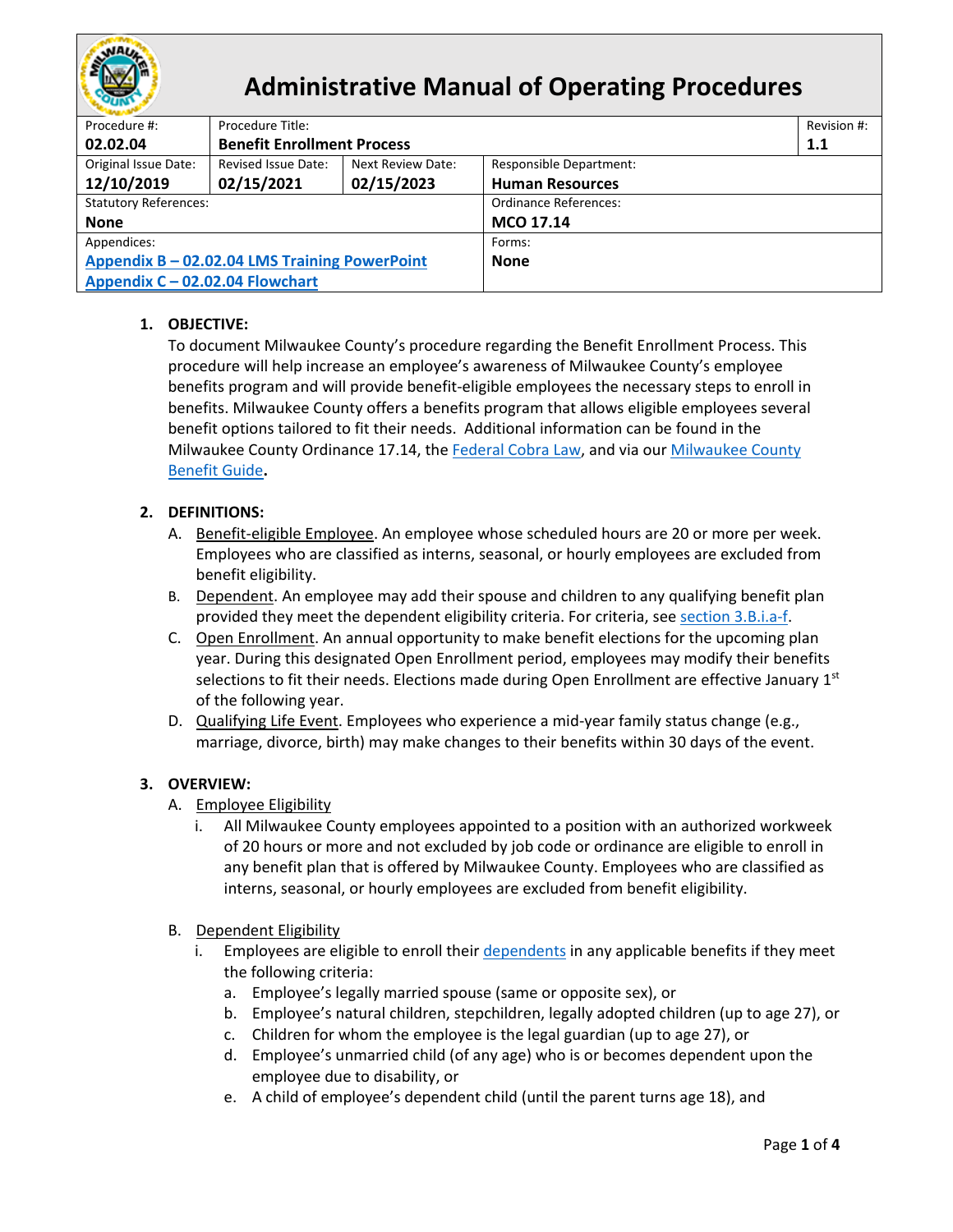- f. A dependent must reside within the United States.
- ii. If an employee elects to cover a dependent under Milwaukee County's health, dental, or vision insurance, they will be contacted by a third-party dependent verification service to provide documentation that they are covering an eligible dependent.
- C. New Hire
	- i. Employees will have 30 days from their date of hire to enroll in benefits. If an employee does not enroll during their 30-day window, they must wait until the following [Open](#page-0-2)  [Enrollment](#page-0-2) period to enroll in benefits for the following year. Benefits will be effective on the first of the month following the date of hire.

#### D. Qualifying Life Event

- i. Employees who experience a mid-year family status change may make changes to their benefits within 30 days of the event[. Qualified Life Events](#page-0-3) include the following:
	- a. Marriage
	- b. Divorce
	- c. Gain a child due to birth or adoption
	- d. A child requires coverage due to a Qualified Medical Child Support Order (QMCSO)
	- e. Loss of a child's eligibility (e.g., child turns 27 and is no longer considered a dependent)
	- f. Employee becomes entitled to (or lost entitlement to) Medicare or Medicaid
	- g. Spouse obtains health benefits in another group health plan
	- h. Spouse loses employment, experiences a termination of their employer's contribution, or otherwise loses coverage for health benefits in another group health plan
	- i. Employee returns from Military leave
	- j. Employee becomes newly eligible for benefits due to a change in employment status
- ii. If one of these occurs, the employee will need to log into the benefit enrollment system and submit a Qualifying Life Event Change Form within 30 days of the qualifying event. If an employee misses the 30-day window they must wait until the next Open Enrollment or a new Qualifying Life Event to occur in order to make changes to their benefits.
- iii. Changes in benefits are effective the date of the Qualifying Life Event.
- E. Open Enrollment
	- i. Each year, a two-week timeframe is designated as the Open Enrollment period. During this timeframe, benefit-eligible employees can enroll or change their benefits. Elections made during [Open Enrollment](#page-0-2) are effective January  $1<sup>st</sup>$  of the following year. During open enrollment, employees are permitted to:
		- a. Add or remove coverage (if you have previously waived coverage, you may enroll or if you currently have coverage, you may waive during open enrollment).
		- b. Add or remove dependents.
		- c. Increase, decrease, or request optional life insurance coverage.
		- d. Participate in the Flexible Spending Account.
	- ii. Employees will receive communication materials detailing the upcoming Open Enrollment. Details will include any benefit changes that may occur and any change in employee premiums. The Human Resources (HR) Benefits Division will communicate via the following channels: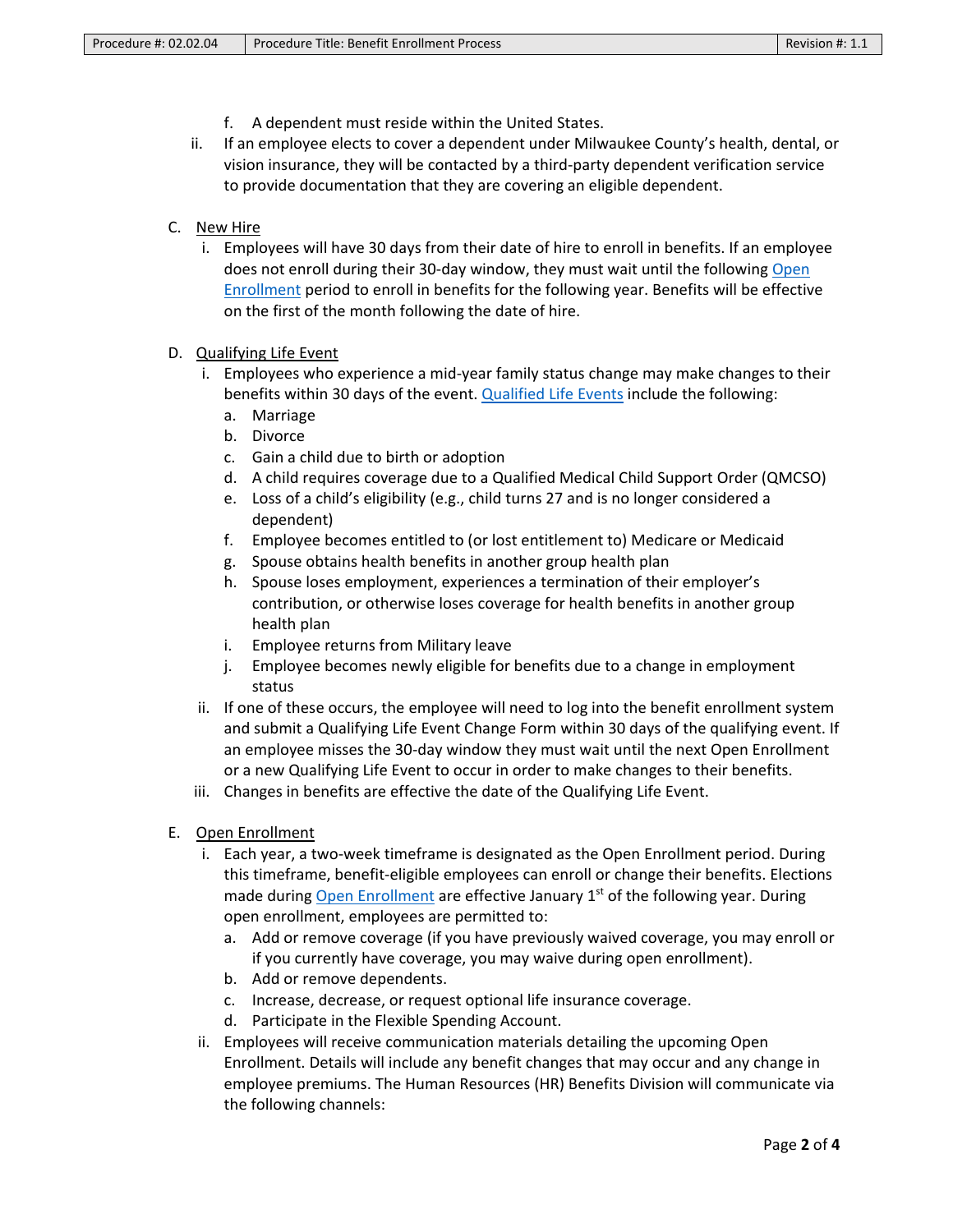- a. An Open Enrollment packet detailing important information will be mailed to employees' home addresses.
- b. Prior to the start of Open Enrollment, HR's Benefits Division will send an email to all active employees.
- c. Throughout the Open Enrollment period, there will be informational sessions offered to employees. Representatives from HR's Benefits Division and various County benefit plans will be in attendance to answer questions.
- d. The Milwaukee County Intranet will be updated with relevant Open Enrollment information including instructions on how to enroll.

### **4. PROCEDURE**

- A. Benefits Enrollment Process
	- i. During Open Enrollment or in the first 30 days of a new hire's employment, employees have access to enroll in benefits through Milwaukee County's online benefits enrollment platform.
	- ii. Instructions on how to enroll are provided at New Employee Orientation, but an employee can access the instructions anytime on HR's [Benefits Division intranet site.](https://countyconnect.milwaukeecountywi.gov/MCINT/Human-Resources/Benefits--Wellness)
	- iii. Employees should follow the following steps to complete their benefits enrollment as a new hire or to make changes to their benefits during open enrollment:
		- a. Log into the main enrollment portal a[t www.benefitenroll.com.](http://www.benefitenroll.com/)
		- b. The website will prompt you to enter your User ID and Password.
			- i. An employee's user ID is 1083 followed by their clock number.
			- ii. An employee's password is the first five digits of their Social Security Number. This will be their password unless they change it using the "Change Password" option on the home page. To reset a password, the employee can call the IMSD Help Desk at 414-278-7888 or HR's Benefits Division at 414-278-4198.
		- c. Review your employee demographic information.
		- d. Add or update your dependents if applicable.
		- e. Enroll or change your benefits.
		- f. Review your confirmation statement.
		- g. Save your confirmation page for your records.
		- h. For new hires, benefits will be effective on the first of the month following their date of hire or eligibility date.
		- i. For employees electing benefits during the Open Enrollment period, benefits will be effective on January  $1<sup>st</sup>$  of the following year.
- B. Appeals
	- i. If a claim is denied, an employee has the right to file an appeal with United Healthcare. All appeals must be submitted in writing within 180 days of receiving the adverse benefit determination. Additional appeals information can be found in the [United](https://countyconnect.milwaukeecountywi.gov/ImageLibrary/Groups/cntyHR/Benefits/2018-Benefits/2018SPDMilwaukeeCountyChoicePlusActive.pdf)  [Healthcare Summary Plan Document.](https://countyconnect.milwaukeecountywi.gov/ImageLibrary/Groups/cntyHR/Benefits/2018-Benefits/2018SPDMilwaukeeCountyChoicePlusActive.pdf)
- C. Questions
	- i. All employees with questions regarding benefits may contact the HR's Benefits Division (414-278-4198 or [Benefits@milwaukeecountwi.gov\)](mailto:Benefits@milwaukeecountwi.gov) or refer to the [County website](https://countyconnect.milwaukeecountywi.gov/MCINT/Human-Resources/Benefits--Wellness) for more information.